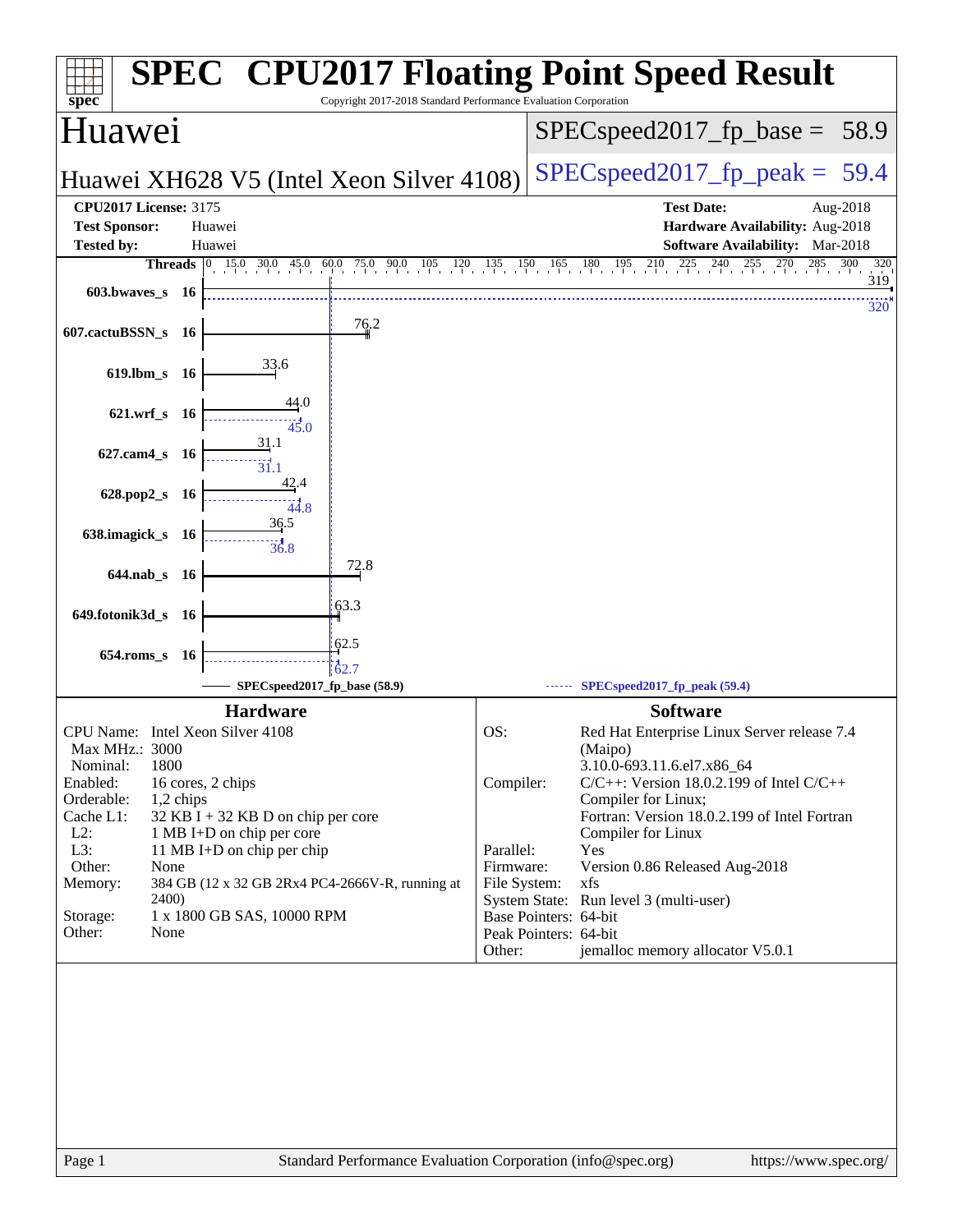#### **[spec](http://www.spec.org/) [SPEC CPU2017 Floating Point Speed Result](http://www.spec.org/auto/cpu2017/Docs/result-fields.html#SPECCPU2017FloatingPointSpeedResult)** Copyright 2017-2018 Standard Performance Evaluation Corporation Huawei Huawei XH628 V5 (Intel Xeon Silver  $4108$ ) [SPECspeed2017\\_fp\\_peak =](http://www.spec.org/auto/cpu2017/Docs/result-fields.html#SPECspeed2017fppeak) 59.4  $SPECspeed2017_fp\_base = 58.9$ **[CPU2017 License:](http://www.spec.org/auto/cpu2017/Docs/result-fields.html#CPU2017License)** 3175 **[Test Date:](http://www.spec.org/auto/cpu2017/Docs/result-fields.html#TestDate)** Aug-2018 **[Test Sponsor:](http://www.spec.org/auto/cpu2017/Docs/result-fields.html#TestSponsor)** Huawei **[Hardware Availability:](http://www.spec.org/auto/cpu2017/Docs/result-fields.html#HardwareAvailability)** Aug-2018 **[Tested by:](http://www.spec.org/auto/cpu2017/Docs/result-fields.html#Testedby)** Huawei **[Software Availability:](http://www.spec.org/auto/cpu2017/Docs/result-fields.html#SoftwareAvailability)** Mar-2018 **[Results Table](http://www.spec.org/auto/cpu2017/Docs/result-fields.html#ResultsTable) [Benchmark](http://www.spec.org/auto/cpu2017/Docs/result-fields.html#Benchmark) [Threads](http://www.spec.org/auto/cpu2017/Docs/result-fields.html#Threads) [Seconds](http://www.spec.org/auto/cpu2017/Docs/result-fields.html#Seconds) [Ratio](http://www.spec.org/auto/cpu2017/Docs/result-fields.html#Ratio) [Seconds](http://www.spec.org/auto/cpu2017/Docs/result-fields.html#Seconds) [Ratio](http://www.spec.org/auto/cpu2017/Docs/result-fields.html#Ratio) [Seconds](http://www.spec.org/auto/cpu2017/Docs/result-fields.html#Seconds) [Ratio](http://www.spec.org/auto/cpu2017/Docs/result-fields.html#Ratio) Base [Threads](http://www.spec.org/auto/cpu2017/Docs/result-fields.html#Threads) [Seconds](http://www.spec.org/auto/cpu2017/Docs/result-fields.html#Seconds) [Ratio](http://www.spec.org/auto/cpu2017/Docs/result-fields.html#Ratio) [Seconds](http://www.spec.org/auto/cpu2017/Docs/result-fields.html#Seconds) [Ratio](http://www.spec.org/auto/cpu2017/Docs/result-fields.html#Ratio) [Seconds](http://www.spec.org/auto/cpu2017/Docs/result-fields.html#Seconds) [Ratio](http://www.spec.org/auto/cpu2017/Docs/result-fields.html#Ratio) Peak** [603.bwaves\\_s](http://www.spec.org/auto/cpu2017/Docs/benchmarks/603.bwaves_s.html) 16 **[185](http://www.spec.org/auto/cpu2017/Docs/result-fields.html#Median) [319](http://www.spec.org/auto/cpu2017/Docs/result-fields.html#Median)** 185 319 185 320 16 **[185](http://www.spec.org/auto/cpu2017/Docs/result-fields.html#Median) [320](http://www.spec.org/auto/cpu2017/Docs/result-fields.html#Median)** 185 320 185 319 [607.cactuBSSN\\_s](http://www.spec.org/auto/cpu2017/Docs/benchmarks/607.cactuBSSN_s.html) 16 221 75.3 216 77.2 **[219](http://www.spec.org/auto/cpu2017/Docs/result-fields.html#Median) [76.2](http://www.spec.org/auto/cpu2017/Docs/result-fields.html#Median)** 16 221 75.3 216 77.2 **[219](http://www.spec.org/auto/cpu2017/Docs/result-fields.html#Median) [76.2](http://www.spec.org/auto/cpu2017/Docs/result-fields.html#Median)** [619.lbm\\_s](http://www.spec.org/auto/cpu2017/Docs/benchmarks/619.lbm_s.html) 16 156 33.6 156 33.6 **[156](http://www.spec.org/auto/cpu2017/Docs/result-fields.html#Median) [33.6](http://www.spec.org/auto/cpu2017/Docs/result-fields.html#Median)** 16 156 33.6 156 33.6 **[156](http://www.spec.org/auto/cpu2017/Docs/result-fields.html#Median) [33.6](http://www.spec.org/auto/cpu2017/Docs/result-fields.html#Median)** [621.wrf\\_s](http://www.spec.org/auto/cpu2017/Docs/benchmarks/621.wrf_s.html) 16 **[301](http://www.spec.org/auto/cpu2017/Docs/result-fields.html#Median) [44.0](http://www.spec.org/auto/cpu2017/Docs/result-fields.html#Median)** 302 43.8 300 44.1 16 292 45.2 **[294](http://www.spec.org/auto/cpu2017/Docs/result-fields.html#Median) [45.0](http://www.spec.org/auto/cpu2017/Docs/result-fields.html#Median)** 295 44.9 [627.cam4\\_s](http://www.spec.org/auto/cpu2017/Docs/benchmarks/627.cam4_s.html) 16 **[285](http://www.spec.org/auto/cpu2017/Docs/result-fields.html#Median) [31.1](http://www.spec.org/auto/cpu2017/Docs/result-fields.html#Median)** 285 31.1 285 31.1 16 285 31.1 **[285](http://www.spec.org/auto/cpu2017/Docs/result-fields.html#Median) [31.1](http://www.spec.org/auto/cpu2017/Docs/result-fields.html#Median)** 285 31.2 [628.pop2\\_s](http://www.spec.org/auto/cpu2017/Docs/benchmarks/628.pop2_s.html) 16 279 42.6 280 42.4 **[280](http://www.spec.org/auto/cpu2017/Docs/result-fields.html#Median) [42.4](http://www.spec.org/auto/cpu2017/Docs/result-fields.html#Median)** 16 **[265](http://www.spec.org/auto/cpu2017/Docs/result-fields.html#Median) [44.8](http://www.spec.org/auto/cpu2017/Docs/result-fields.html#Median)** 265 44.8 264 44.9 [638.imagick\\_s](http://www.spec.org/auto/cpu2017/Docs/benchmarks/638.imagick_s.html) 16 397 36.4 **[395](http://www.spec.org/auto/cpu2017/Docs/result-fields.html#Median) [36.5](http://www.spec.org/auto/cpu2017/Docs/result-fields.html#Median)** 394 36.6 16 391 36.9 397 36.4 **[392](http://www.spec.org/auto/cpu2017/Docs/result-fields.html#Median) [36.8](http://www.spec.org/auto/cpu2017/Docs/result-fields.html#Median)** [644.nab\\_s](http://www.spec.org/auto/cpu2017/Docs/benchmarks/644.nab_s.html) 16 240 72.9 240 72.8 **[240](http://www.spec.org/auto/cpu2017/Docs/result-fields.html#Median) [72.8](http://www.spec.org/auto/cpu2017/Docs/result-fields.html#Median)** 16 240 72.9 240 72.8 **[240](http://www.spec.org/auto/cpu2017/Docs/result-fields.html#Median) [72.8](http://www.spec.org/auto/cpu2017/Docs/result-fields.html#Median)** [649.fotonik3d\\_s](http://www.spec.org/auto/cpu2017/Docs/benchmarks/649.fotonik3d_s.html) 16 146 62.5 **[144](http://www.spec.org/auto/cpu2017/Docs/result-fields.html#Median) [63.3](http://www.spec.org/auto/cpu2017/Docs/result-fields.html#Median)** 144 63.3 16 146 62.5 **[144](http://www.spec.org/auto/cpu2017/Docs/result-fields.html#Median) [63.3](http://www.spec.org/auto/cpu2017/Docs/result-fields.html#Median)** 144 63.3 [654.roms\\_s](http://www.spec.org/auto/cpu2017/Docs/benchmarks/654.roms_s.html) 16 252 62.5 **[252](http://www.spec.org/auto/cpu2017/Docs/result-fields.html#Median) [62.5](http://www.spec.org/auto/cpu2017/Docs/result-fields.html#Median)** 250 62.9 16 **[251](http://www.spec.org/auto/cpu2017/Docs/result-fields.html#Median) [62.7](http://www.spec.org/auto/cpu2017/Docs/result-fields.html#Median)** 251 62.6 251 62.8 **[SPECspeed2017\\_fp\\_base =](http://www.spec.org/auto/cpu2017/Docs/result-fields.html#SPECspeed2017fpbase) 58.9**

**[SPECspeed2017\\_fp\\_peak =](http://www.spec.org/auto/cpu2017/Docs/result-fields.html#SPECspeed2017fppeak) 59.4**

Results appear in the [order in which they were run.](http://www.spec.org/auto/cpu2017/Docs/result-fields.html#RunOrder) Bold underlined text [indicates a median measurement](http://www.spec.org/auto/cpu2017/Docs/result-fields.html#Median).

### **[Operating System Notes](http://www.spec.org/auto/cpu2017/Docs/result-fields.html#OperatingSystemNotes)**

Stack size set to unlimited using "ulimit -s unlimited"

### **[General Notes](http://www.spec.org/auto/cpu2017/Docs/result-fields.html#GeneralNotes)**

Environment variables set by runcpu before the start of the run: KMP\_AFFINITY = "granularity=fine,compact" LD\_LIBRARY\_PATH = "/spec2017/lib/ia32:/spec2017/lib/intel64:/spec2017/je5.0.1-32:/spec2017/je5.0.1-64" OMP\_STACKSIZE = "192M"

 Binaries compiled on a system with 1x Intel Core i7-6700K CPU + 32GB RAM memory using Redhat Enterprise Linux 7.5 Transparent Huge Pages enabled by default Prior to runcpu invocation Filesystem page cache synced and cleared with: sync; echo 3> /proc/sys/vm/drop\_caches Yes: The test sponsor attests, as of date of publication, that CVE-2017-5754 (Meltdown) is mitigated in the system as tested and documented. Yes: The test sponsor attests, as of date of publication, that CVE-2017-5753 (Spectre variant 1) is mitigated in the system as tested and documented. Yes: The test sponsor attests, as of date of publication, that CVE-2017-5715 (Spectre variant 2) is mitigated in the system as tested and documented. jemalloc, a general purpose malloc implementation built with the RedHat Enterprise 7.5, and the system compiler gcc 4.8.5 sources available from jemalloc.net or <https://github.com/jemalloc/jemalloc/releases>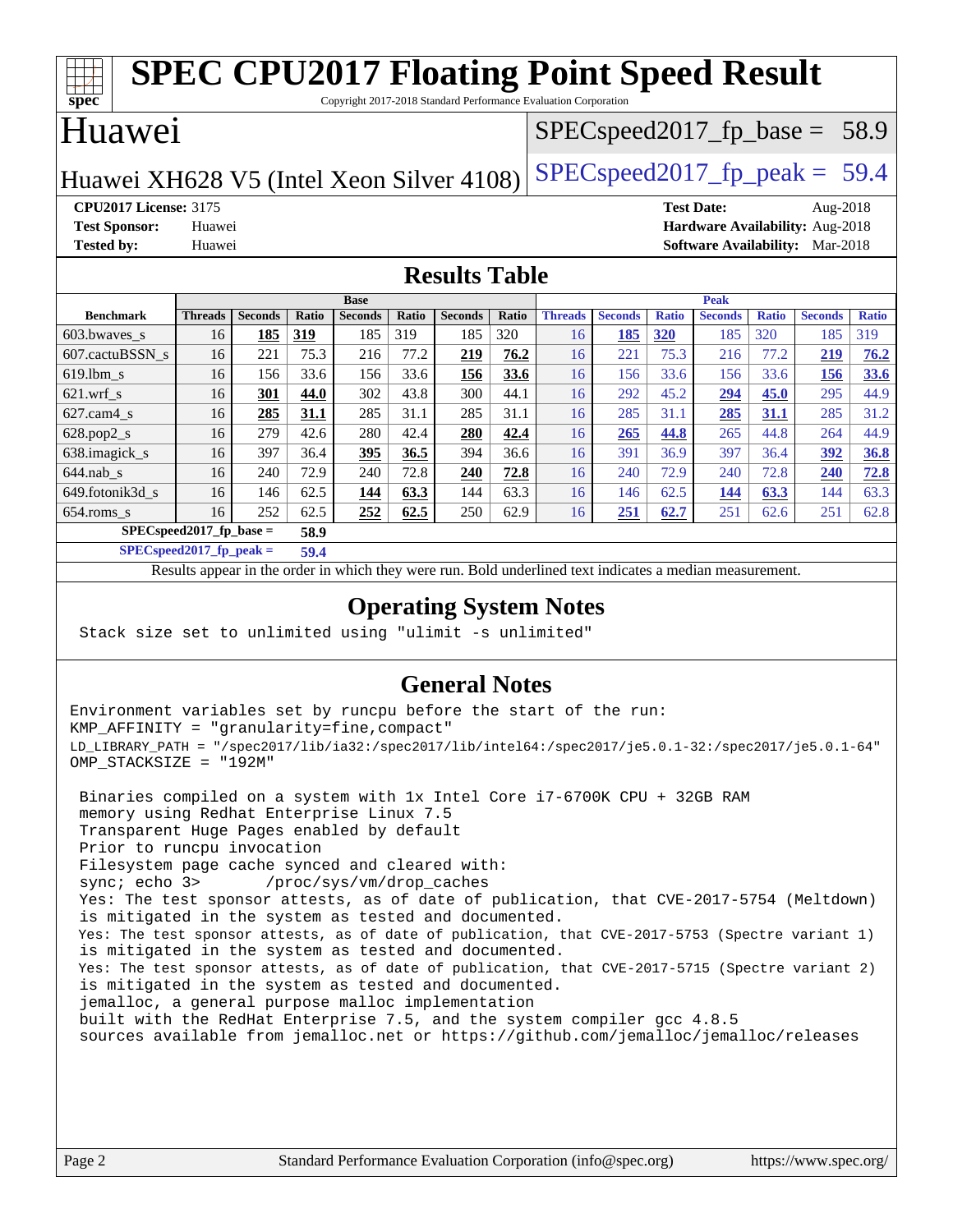| spec <sup>®</sup>                                                                                                                                                                                                                                                                                                                                                                                                                                                                                                                                                                                                                                                                                                                                                                                                               | Copyright 2017-2018 Standard Performance Evaluation Corporation                   | <b>SPEC CPU2017 Floating Point Speed Result</b>                                                                                                             |  |  |  |
|---------------------------------------------------------------------------------------------------------------------------------------------------------------------------------------------------------------------------------------------------------------------------------------------------------------------------------------------------------------------------------------------------------------------------------------------------------------------------------------------------------------------------------------------------------------------------------------------------------------------------------------------------------------------------------------------------------------------------------------------------------------------------------------------------------------------------------|-----------------------------------------------------------------------------------|-------------------------------------------------------------------------------------------------------------------------------------------------------------|--|--|--|
| <b>Huawei</b>                                                                                                                                                                                                                                                                                                                                                                                                                                                                                                                                                                                                                                                                                                                                                                                                                   |                                                                                   | $SPEC speed2017_f p\_base = 58.9$                                                                                                                           |  |  |  |
| Huawei XH628 V5 (Intel Xeon Silver 4108)                                                                                                                                                                                                                                                                                                                                                                                                                                                                                                                                                                                                                                                                                                                                                                                        |                                                                                   | $SPEC speed2017_fp\_peak = 59.4$                                                                                                                            |  |  |  |
| <b>CPU2017 License: 3175</b><br><b>Test Sponsor:</b><br>Huawei<br><b>Tested by:</b><br>Huawei                                                                                                                                                                                                                                                                                                                                                                                                                                                                                                                                                                                                                                                                                                                                   |                                                                                   | <b>Test Date:</b><br>Aug-2018<br>Hardware Availability: Aug-2018<br><b>Software Availability:</b> Mar-2018                                                  |  |  |  |
| <b>Platform Notes</b>                                                                                                                                                                                                                                                                                                                                                                                                                                                                                                                                                                                                                                                                                                                                                                                                           |                                                                                   |                                                                                                                                                             |  |  |  |
| BIOS configuration:<br>Power Policy Set to Load Balance<br>Hyper-Threading Set to Disable<br>XPT Prefetch Set to Enabled<br>Sysinfo program /spec2017/bin/sysinfo<br>Rev: r5797 of 2017-06-14 96c45e4568ad54c135fd618bcc091c0f<br>running on localhost.localdomain Tue Aug 21 00:58:18 2018<br>SUT (System Under Test) info as seen by some common utilities.<br>For more information on this section, see<br>https://www.spec.org/cpu2017/Docs/config.html#sysinfo<br>From /proc/cpuinfo<br>model name: $Intel(R)$ Xeon(R) Silver 4108 CPU @ 1.80GHz<br>"physical id"s (chips)<br>2<br>16 "processors"<br>cpu cores : 8<br>siblings : 8<br>physical 0: cores 0 1 2 3 4 5 6 7<br>physical 1: cores 0 1 2 3 4 5 6 7<br>From 1scpu:<br>Architecture:<br>$CPU$ op-mode( $s$ ):<br>Byte Order:<br>CPU(s):<br>On-line $CPU(s)$ list: | x86 64<br>$32$ -bit, $64$ -bit<br>Little Endian<br>16<br>$0 - 15$                 | cores, siblings (Caution: counting these is hw and system dependent. The following<br>excerpts from /proc/cpuinfo might not be reliable. Use with caution.) |  |  |  |
| Thread(s) per core:<br>Core(s) per socket:<br>Socket(s):                                                                                                                                                                                                                                                                                                                                                                                                                                                                                                                                                                                                                                                                                                                                                                        | 1<br>8<br>2                                                                       |                                                                                                                                                             |  |  |  |
| NUMA $node(s)$ :<br>Vendor ID:<br>CPU family:<br>Model:<br>Model name:<br>Stepping:<br>CPU MHz:<br>$CPU$ max $MHz$ :<br>CPU min MHz:<br>BogoMIPS:                                                                                                                                                                                                                                                                                                                                                                                                                                                                                                                                                                                                                                                                               | 2<br>GenuineIntel<br>6<br>85<br>4<br>1801.000<br>1801.0000<br>800.0000<br>3600.00 | $Intel(R) Xeon(R) Silver 4108 CPU @ 1.80GHz$                                                                                                                |  |  |  |
| Virtualization:<br>L1d cache:<br>Lli cache:<br>L2 cache:<br>L3 cache:                                                                                                                                                                                                                                                                                                                                                                                                                                                                                                                                                                                                                                                                                                                                                           | $VT - x$<br>32K<br>32K<br>1024K<br>11264K                                         |                                                                                                                                                             |  |  |  |
|                                                                                                                                                                                                                                                                                                                                                                                                                                                                                                                                                                                                                                                                                                                                                                                                                                 | (Continued on next page)                                                          |                                                                                                                                                             |  |  |  |
| Page 3                                                                                                                                                                                                                                                                                                                                                                                                                                                                                                                                                                                                                                                                                                                                                                                                                          | Standard Performance Evaluation Corporation (info@spec.org)                       | https://www.spec.org/                                                                                                                                       |  |  |  |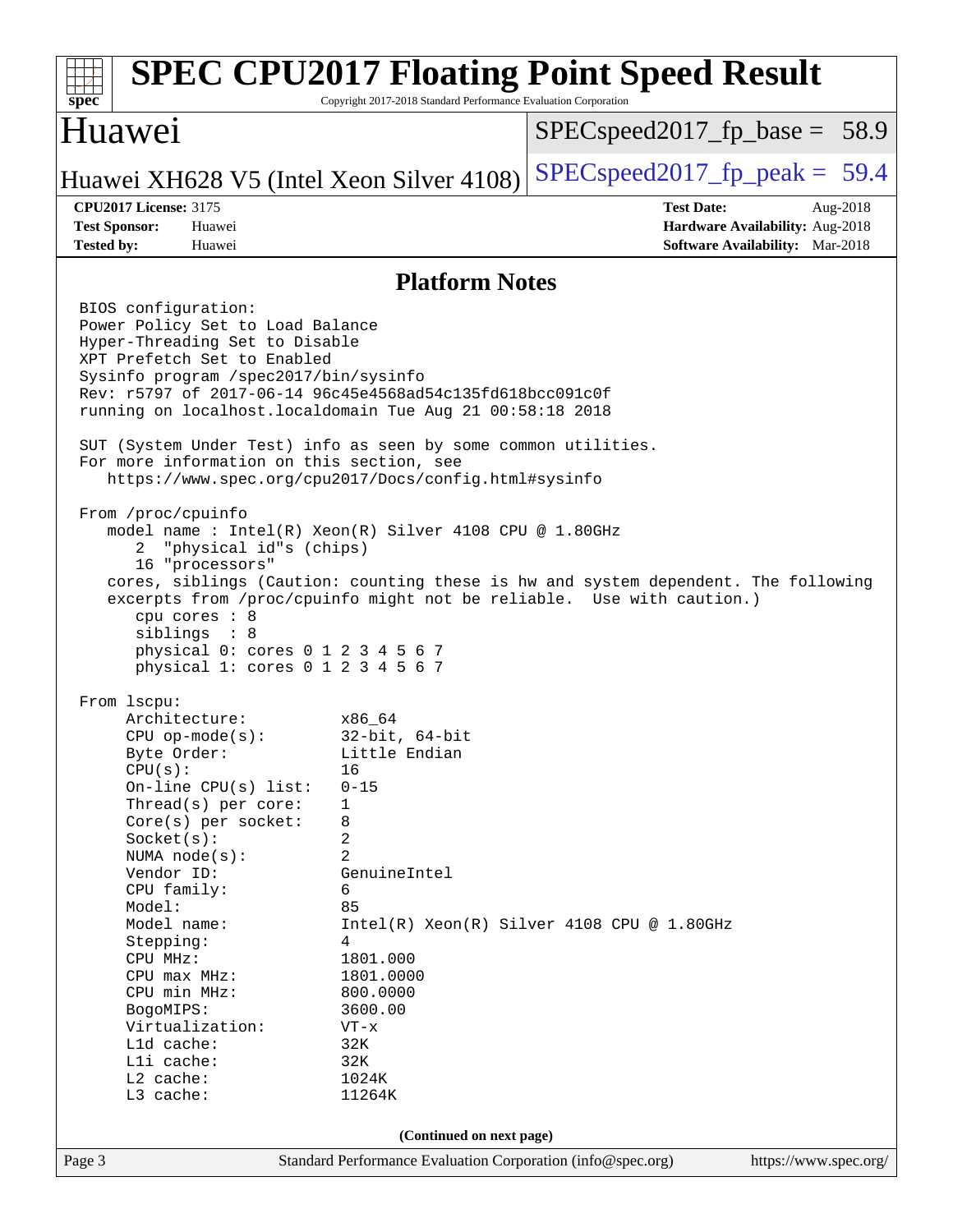| <b>SPEC CPU2017 Floating Point Speed Result</b><br>Copyright 2017-2018 Standard Performance Evaluation Corporation<br>spec <sup>®</sup>                                                                                                                                                                                                                                                                                                                                                                                                                                                                                                                                                                                                                                                                                                                                                                          |                                                                                                     |
|------------------------------------------------------------------------------------------------------------------------------------------------------------------------------------------------------------------------------------------------------------------------------------------------------------------------------------------------------------------------------------------------------------------------------------------------------------------------------------------------------------------------------------------------------------------------------------------------------------------------------------------------------------------------------------------------------------------------------------------------------------------------------------------------------------------------------------------------------------------------------------------------------------------|-----------------------------------------------------------------------------------------------------|
| Huawei                                                                                                                                                                                                                                                                                                                                                                                                                                                                                                                                                                                                                                                                                                                                                                                                                                                                                                           | $SPEC speed2017_f p\_base = 58.9$                                                                   |
| Huawei XH628 V5 (Intel Xeon Silver 4108)                                                                                                                                                                                                                                                                                                                                                                                                                                                                                                                                                                                                                                                                                                                                                                                                                                                                         | $SPEC speed2017fp peak = 59.4$                                                                      |
| <b>CPU2017 License: 3175</b><br><b>Test Sponsor:</b><br>Huawei<br><b>Tested by:</b><br>Huawei                                                                                                                                                                                                                                                                                                                                                                                                                                                                                                                                                                                                                                                                                                                                                                                                                    | <b>Test Date:</b><br>Aug-2018<br>Hardware Availability: Aug-2018<br>Software Availability: Mar-2018 |
| <b>Platform Notes (Continued)</b>                                                                                                                                                                                                                                                                                                                                                                                                                                                                                                                                                                                                                                                                                                                                                                                                                                                                                |                                                                                                     |
| NUMA node0 CPU(s):<br>$0 - 7$<br>NUMA nodel CPU(s):<br>$8 - 15$<br>Flaqs:<br>pat pse36 clflush dts acpi mmx fxsr sse sse2 ss ht tm pbe syscall nx pdpelgb rdtscp<br>lm constant_tsc art arch_perfmon pebs bts rep_good nopl xtopology nonstop_tsc<br>aperfmperf eagerfpu pni pclmulqdq dtes64 monitor ds_cpl vmx smx est tm2 ssse3 fma<br>cx16 xtpr pdcm pcid dca sse4_1 sse4_2 x2apic movbe popcnt tsc_deadline_timer aes<br>xsave avx f16c rdrand lahf_lm abm 3dnowprefetch epb cat_13 cdp_13 invpcid_single<br>intel_pt spec_ctrl ibpb_support tpr_shadow vnmi flexpriority ept vpid fsgsbase<br>tsc_adjust bmil hle avx2 smep bmi2 erms invpcid rtm cqm mpx rdt_a avx512f avx512dq<br>rdseed adx smap clflushopt clwb avx512cd avx512bw avx512vl xsaveopt xsavec xgetbvl<br>cqm_llc cqm_occup_llc cqm_mbm_total cqm_mbm_local dtherm ida arat pln pts<br>/proc/cpuinfo cache data<br>cache size : $11264$ KB | fpu vme de pse tsc msr pae mce cx8 apic sep mtrr pge mca cmov                                       |
| From numactl --hardware WARNING: a numactl 'node' might or might not correspond to a<br>physical chip.<br>$available: 2 nodes (0-1)$<br>node 0 cpus: 0 1 2 3 4 5 6 7<br>node 0 size: 194741 MB<br>node 0 free: 189645 MB<br>node 1 cpus: 8 9 10 11 12 13 14 15<br>node 1 size: 196608 MB<br>node 1 free: 191487 MB<br>node distances:<br>node 0 1<br>0 :<br>10<br>21<br>1:<br>21<br>10                                                                                                                                                                                                                                                                                                                                                                                                                                                                                                                           |                                                                                                     |
| From /proc/meminfo<br>MemTotal:<br>394174956 kB<br>HugePages_Total:<br>$\Omega$<br>2048 kB<br>Hugepagesize:                                                                                                                                                                                                                                                                                                                                                                                                                                                                                                                                                                                                                                                                                                                                                                                                      |                                                                                                     |
| From /etc/*release* /etc/*version*<br>os-release:<br>NAME="Red Hat Enterprise Linux Server"<br>VERSION="7.4 (Maipo)"<br>ID="rhel"<br>ID_LIKE="fedora"<br>VARIANT="Server"<br>VARIANT_ID="server"<br>VERSION_ID="7.4"<br>PRETTY_NAME="Red Hat Enterprise Linux Server 7.4 (Maipo)"<br>redhat-release: Red Hat Enterprise Linux Server release 7.4 (Maipo)<br>system-release: Red Hat Enterprise Linux Server release 7.4 (Maipo)                                                                                                                                                                                                                                                                                                                                                                                                                                                                                  |                                                                                                     |
| (Continued on next page)                                                                                                                                                                                                                                                                                                                                                                                                                                                                                                                                                                                                                                                                                                                                                                                                                                                                                         |                                                                                                     |
| Standard Performance Evaluation Corporation (info@spec.org)<br>Page 4                                                                                                                                                                                                                                                                                                                                                                                                                                                                                                                                                                                                                                                                                                                                                                                                                                            | https://www.spec.org/                                                                               |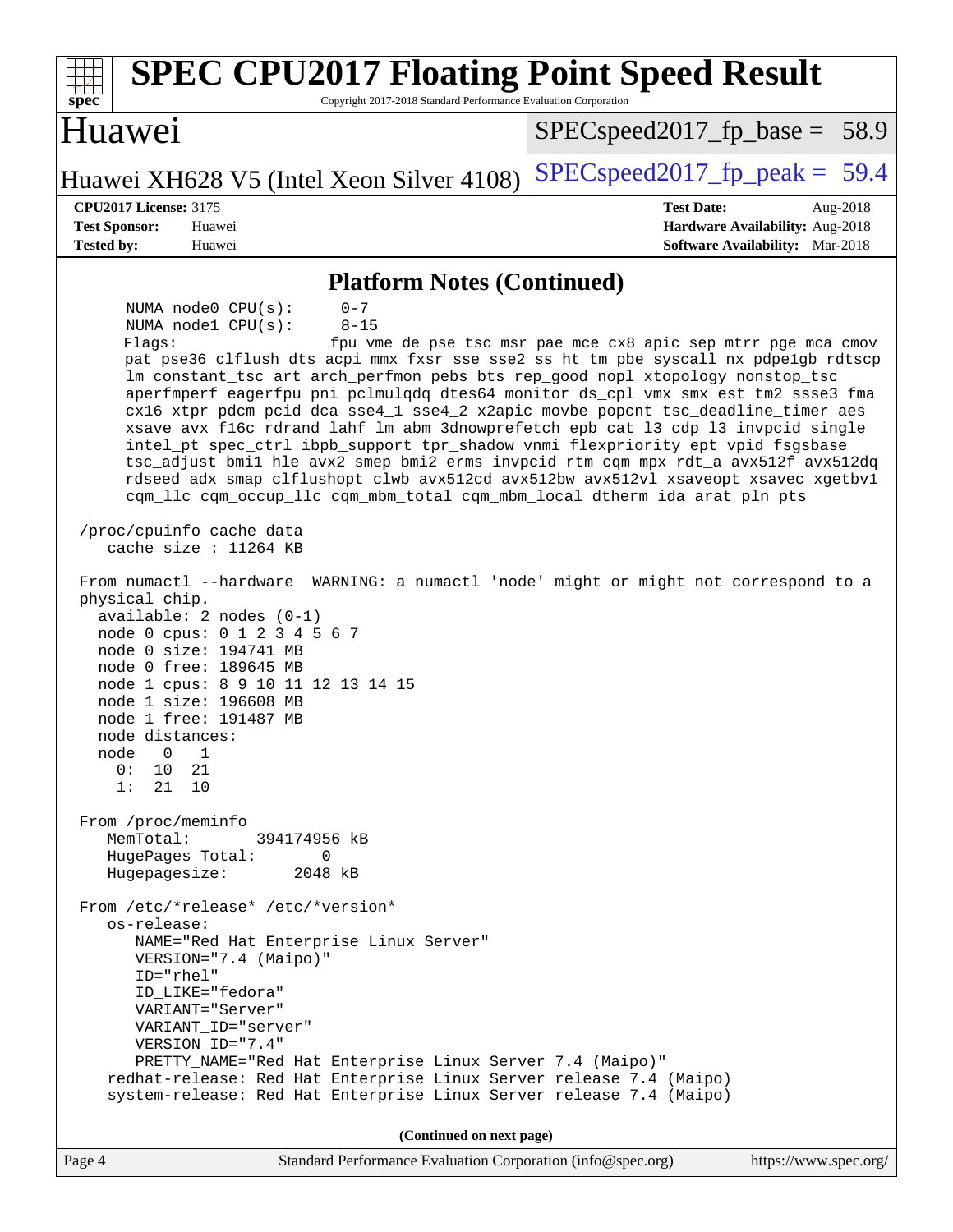| <b>SPEC CPU2017 Floating Point Speed Result</b><br>Copyright 2017-2018 Standard Performance Evaluation Corporation<br>$spec^*$                                                                                                                                                                                                                                                                                                                                                                                                   |                                                                                                            |  |  |  |  |
|----------------------------------------------------------------------------------------------------------------------------------------------------------------------------------------------------------------------------------------------------------------------------------------------------------------------------------------------------------------------------------------------------------------------------------------------------------------------------------------------------------------------------------|------------------------------------------------------------------------------------------------------------|--|--|--|--|
| Huawei                                                                                                                                                                                                                                                                                                                                                                                                                                                                                                                           | $SPEC speed2017_fp\_base = 58.9$                                                                           |  |  |  |  |
| Huawei XH628 V5 (Intel Xeon Silver 4108)                                                                                                                                                                                                                                                                                                                                                                                                                                                                                         | $SPEC speed2017_fp\_peak = 59.4$                                                                           |  |  |  |  |
| <b>CPU2017 License: 3175</b><br><b>Test Sponsor:</b><br>Huawei<br><b>Tested by:</b><br>Huawei                                                                                                                                                                                                                                                                                                                                                                                                                                    | <b>Test Date:</b><br>Aug-2018<br>Hardware Availability: Aug-2018<br><b>Software Availability:</b> Mar-2018 |  |  |  |  |
| <b>Platform Notes (Continued)</b>                                                                                                                                                                                                                                                                                                                                                                                                                                                                                                |                                                                                                            |  |  |  |  |
| system-release-cpe: cpe:/o:redhat:enterprise_linux:7.4:ga:server                                                                                                                                                                                                                                                                                                                                                                                                                                                                 |                                                                                                            |  |  |  |  |
| uname $-a$ :<br>Linux localhost.localdomain 3.10.0-693.11.6.el7.x86_64 #1 SMP Thu Dec 28 14:23:39 EST<br>2017 x86_64 x86_64 x86_64 GNU/Linux                                                                                                                                                                                                                                                                                                                                                                                     |                                                                                                            |  |  |  |  |
| run-level 3 Aug 20 18:35                                                                                                                                                                                                                                                                                                                                                                                                                                                                                                         |                                                                                                            |  |  |  |  |
| SPEC is set to: /spec2017<br>Filesystem<br>Type Size Used Avail Use% Mounted on<br>/dev/nvme0n1p4 xfs<br>1.5T 8.3G 1.5T<br>$1\%$ /                                                                                                                                                                                                                                                                                                                                                                                               |                                                                                                            |  |  |  |  |
| Additional information from dmidecode follows. WARNING: Use caution when you interpret<br>this section. The 'dmidecode' program reads system data which is "intended to allow<br>hardware to be accurately determined", but the intent may not be met, as there are<br>frequent changes to hardware, firmware, and the "DMTF SMBIOS" standard.<br>BIOS INSYDE Corp. 0.86 08/06/2018<br>Memory:<br>4x NO DIMM NO DIMM<br>12x Samsung M393A4K40BB2-CTD 32 GB 2 rank 2666, configured at 2400<br>(End of data from sysinfo program) |                                                                                                            |  |  |  |  |
| <b>Compiler Version Notes</b>                                                                                                                                                                                                                                                                                                                                                                                                                                                                                                    |                                                                                                            |  |  |  |  |
| CC 619.1bm_s(base) 638.imagick_s(base, peak) 644.nab_s(base, peak)                                                                                                                                                                                                                                                                                                                                                                                                                                                               |                                                                                                            |  |  |  |  |
| icc (ICC) 18.0.2 20180210<br>Copyright (C) 1985-2018 Intel Corporation. All rights reserved.                                                                                                                                                                                                                                                                                                                                                                                                                                     |                                                                                                            |  |  |  |  |
| $619.1$ bm_s(peak)<br>CC.<br>. List die List die List die List                                                                                                                                                                                                                                                                                                                                                                                                                                                                   |                                                                                                            |  |  |  |  |
| icc (ICC) 18.0.2 20180210<br>Copyright (C) 1985-2018 Intel Corporation. All rights reserved.                                                                                                                                                                                                                                                                                                                                                                                                                                     |                                                                                                            |  |  |  |  |
| FC 607.cactuBSSN_s(base, peak)                                                                                                                                                                                                                                                                                                                                                                                                                                                                                                   |                                                                                                            |  |  |  |  |
| icpc (ICC) 18.0.2 20180210<br>Copyright (C) 1985-2018 Intel Corporation. All rights reserved.<br>icc (ICC) 18.0.2 20180210                                                                                                                                                                                                                                                                                                                                                                                                       |                                                                                                            |  |  |  |  |
| Copyright (C) 1985-2018 Intel Corporation. All rights reserved.                                                                                                                                                                                                                                                                                                                                                                                                                                                                  |                                                                                                            |  |  |  |  |
| (Continued on next page)                                                                                                                                                                                                                                                                                                                                                                                                                                                                                                         |                                                                                                            |  |  |  |  |
| Page 5<br>Standard Performance Evaluation Corporation (info@spec.org)                                                                                                                                                                                                                                                                                                                                                                                                                                                            | https://www.spec.org/                                                                                      |  |  |  |  |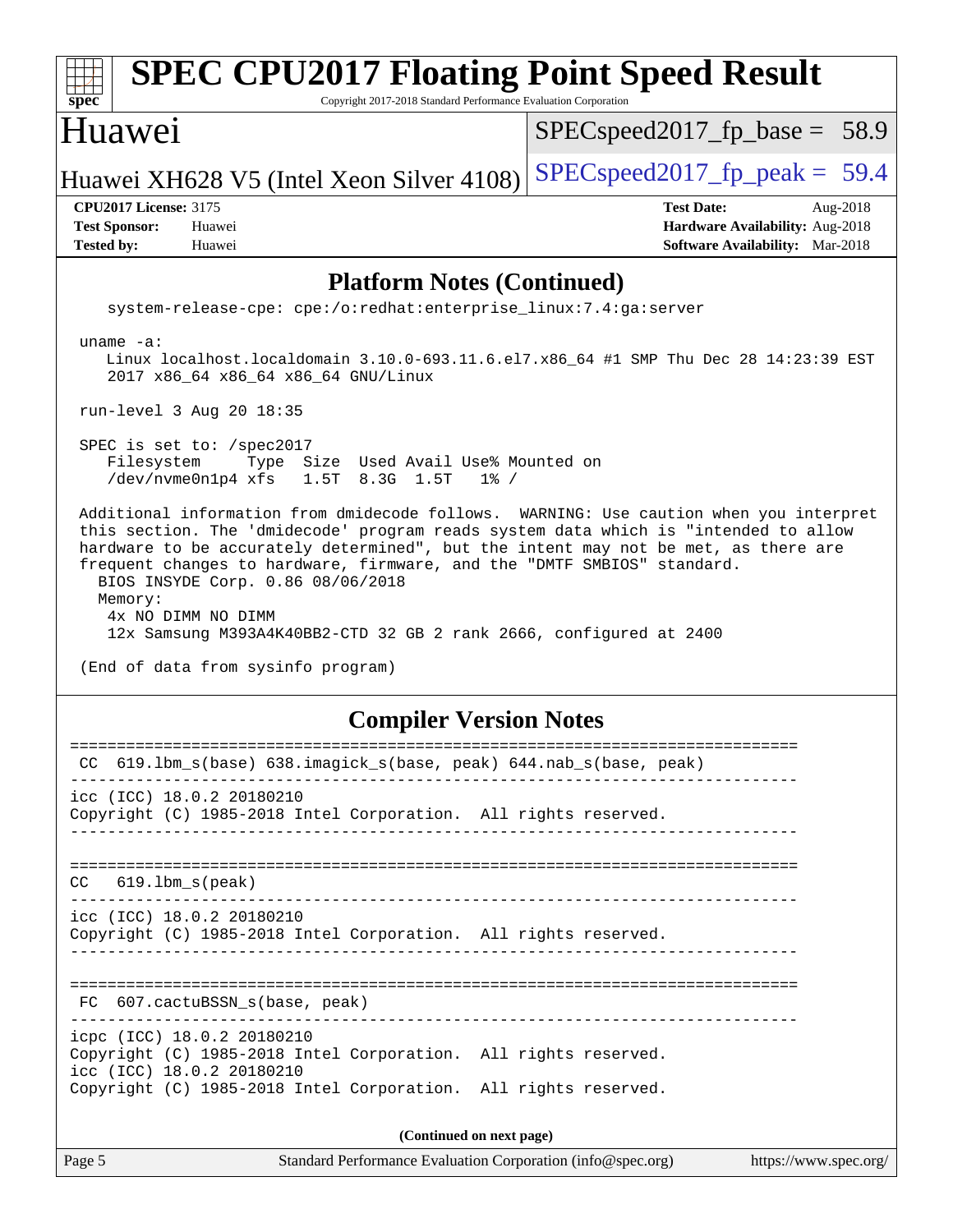| $\mathbf{Spec}^*$                                                         |                                                                      | <b>SPEC CPU2017 Floating Point Speed Result</b><br>Copyright 2017-2018 Standard Performance Evaluation Corporation |                                    |                                                                                                     |  |
|---------------------------------------------------------------------------|----------------------------------------------------------------------|--------------------------------------------------------------------------------------------------------------------|------------------------------------|-----------------------------------------------------------------------------------------------------|--|
| Huawei                                                                    |                                                                      |                                                                                                                    |                                    | $SPEC speed2017_fp\_base = 58.9$                                                                    |  |
|                                                                           |                                                                      | Huawei XH628 V5 (Intel Xeon Silver 4108)                                                                           |                                    | $SPEC speed2017fr peak = 59.4$                                                                      |  |
| <b>CPU2017 License: 3175</b><br><b>Test Sponsor:</b><br><b>Tested by:</b> | Huawei<br>Huawei                                                     |                                                                                                                    |                                    | <b>Test Date:</b><br>Aug-2018<br>Hardware Availability: Aug-2018<br>Software Availability: Mar-2018 |  |
| <b>Compiler Version Notes (Continued)</b>                                 |                                                                      |                                                                                                                    |                                    |                                                                                                     |  |
|                                                                           | ifort (IFORT) 18.0.2 20180210                                        | Copyright (C) 1985-2018 Intel Corporation. All rights reserved.                                                    |                                    |                                                                                                     |  |
|                                                                           |                                                                      | FC 603.bwaves_s(base) 649.fotonik3d_s(base) 654.roms_s(base, peak)                                                 |                                    |                                                                                                     |  |
|                                                                           | ifort (IFORT) 18.0.2 20180210                                        | Copyright (C) 1985-2018 Intel Corporation. All rights reserved.                                                    |                                    |                                                                                                     |  |
| FC.                                                                       | 603.bwaves_s(peak) 649.fotonik3d_s(peak)                             |                                                                                                                    | __________________________________ |                                                                                                     |  |
|                                                                           | ifort (IFORT) 18.0.2 20180210                                        | Copyright (C) 1985-2018 Intel Corporation. All rights reserved.                                                    |                                    |                                                                                                     |  |
|                                                                           |                                                                      | CC 621.wrf_s(base) 627.cam4_s(base, peak) 628.pop2_s(base)                                                         |                                    |                                                                                                     |  |
|                                                                           | ifort (IFORT) 18.0.2 20180210<br>icc (ICC) 18.0.2 20180210           | Copyright (C) 1985-2018 Intel Corporation. All rights reserved.                                                    |                                    |                                                                                                     |  |
|                                                                           |                                                                      | Copyright (C) 1985-2018 Intel Corporation. All rights reserved.                                                    |                                    |                                                                                                     |  |
| CC                                                                        | $621.wrf$ s(peak) $628.pop2$ s(peak)                                 |                                                                                                                    |                                    |                                                                                                     |  |
|                                                                           | ifort (IFORT) 18.0.2 20180210<br>icc (ICC) 18.0.2 20180210           | Copyright (C) 1985-2018 Intel Corporation. All rights reserved.                                                    |                                    |                                                                                                     |  |
|                                                                           |                                                                      | Copyright (C) 1985-2018 Intel Corporation. All rights reserved.                                                    |                                    |                                                                                                     |  |
|                                                                           |                                                                      | <b>Base Compiler Invocation</b>                                                                                    |                                    |                                                                                                     |  |
| C benchmarks:<br>$\text{icc}$ -m64 -std=c11                               |                                                                      |                                                                                                                    |                                    |                                                                                                     |  |
| Fortran benchmarks:<br>ifort -m64                                         |                                                                      |                                                                                                                    |                                    |                                                                                                     |  |
|                                                                           | Benchmarks using both Fortran and C:<br>ifort -m64 icc -m64 -std=c11 |                                                                                                                    |                                    |                                                                                                     |  |
| (Continued on next page)                                                  |                                                                      |                                                                                                                    |                                    |                                                                                                     |  |
| Page 6                                                                    |                                                                      | Standard Performance Evaluation Corporation (info@spec.org)                                                        |                                    | https://www.spec.org/                                                                               |  |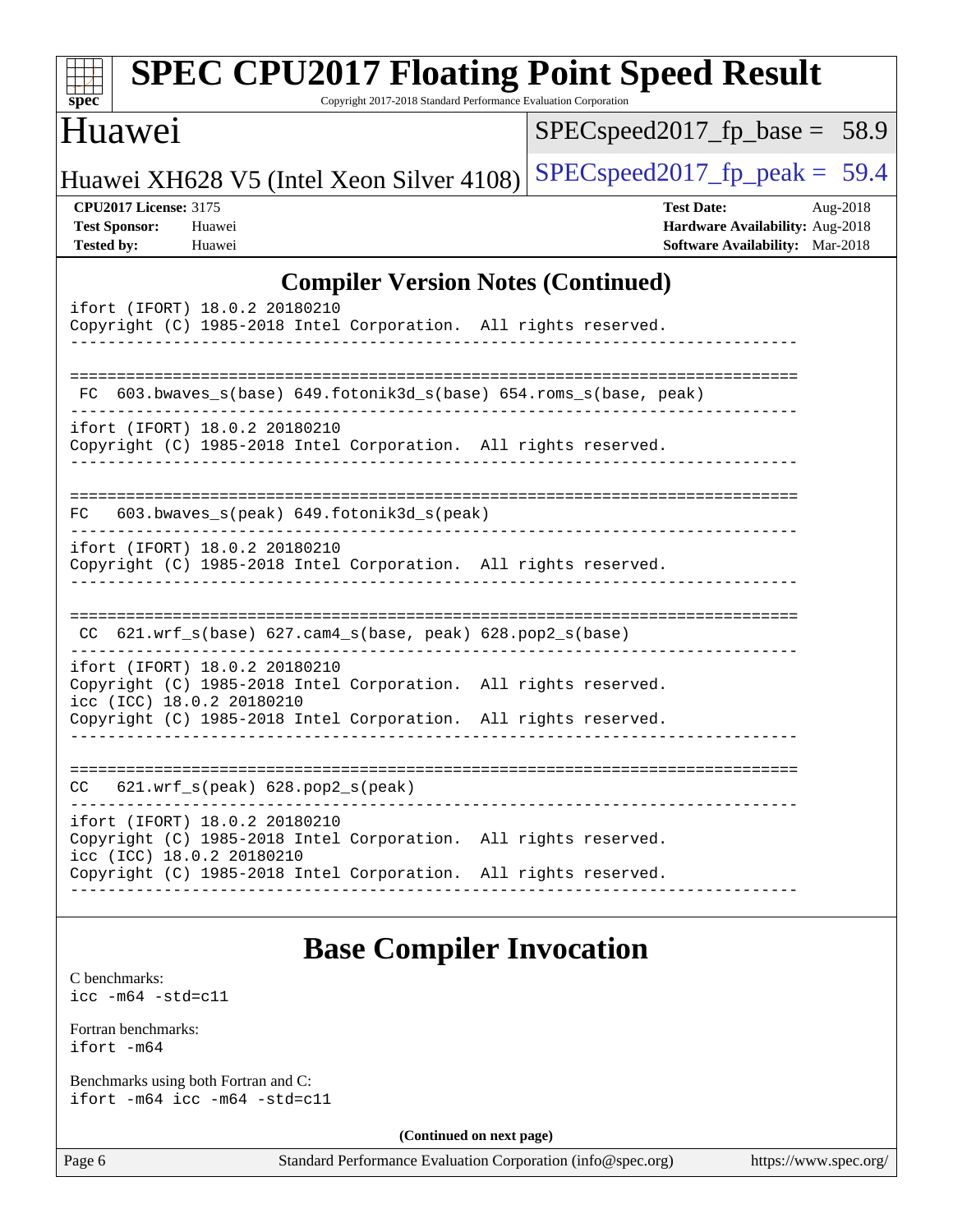

# **[SPEC CPU2017 Floating Point Speed Result](http://www.spec.org/auto/cpu2017/Docs/result-fields.html#SPECCPU2017FloatingPointSpeedResult)**

Copyright 2017-2018 Standard Performance Evaluation Corporation

### Huawei

 $SPECspeed2017_fp\_base = 58.9$ 

Huawei XH628 V5 (Intel Xeon Silver  $4108$ ) [SPECspeed2017\\_fp\\_peak =](http://www.spec.org/auto/cpu2017/Docs/result-fields.html#SPECspeed2017fppeak) 59.4

**[CPU2017 License:](http://www.spec.org/auto/cpu2017/Docs/result-fields.html#CPU2017License)** 3175 **[Test Date:](http://www.spec.org/auto/cpu2017/Docs/result-fields.html#TestDate)** Aug-2018 **[Test Sponsor:](http://www.spec.org/auto/cpu2017/Docs/result-fields.html#TestSponsor)** Huawei **[Hardware Availability:](http://www.spec.org/auto/cpu2017/Docs/result-fields.html#HardwareAvailability)** Aug-2018 **[Tested by:](http://www.spec.org/auto/cpu2017/Docs/result-fields.html#Testedby)** Huawei **[Software Availability:](http://www.spec.org/auto/cpu2017/Docs/result-fields.html#SoftwareAvailability)** Mar-2018

# **[Base Compiler Invocation \(Continued\)](http://www.spec.org/auto/cpu2017/Docs/result-fields.html#BaseCompilerInvocation)**

[Benchmarks using Fortran, C, and C++:](http://www.spec.org/auto/cpu2017/Docs/result-fields.html#BenchmarksusingFortranCandCXX) [icpc -m64](http://www.spec.org/cpu2017/results/res2018q4/cpu2017-20181008-09103.flags.html#user_CC_CXX_FCbase_intel_icpc_64bit_4ecb2543ae3f1412ef961e0650ca070fec7b7afdcd6ed48761b84423119d1bf6bdf5cad15b44d48e7256388bc77273b966e5eb805aefd121eb22e9299b2ec9d9) [icc -m64 -std=c11](http://www.spec.org/cpu2017/results/res2018q4/cpu2017-20181008-09103.flags.html#user_CC_CXX_FCbase_intel_icc_64bit_c11_33ee0cdaae7deeeab2a9725423ba97205ce30f63b9926c2519791662299b76a0318f32ddfffdc46587804de3178b4f9328c46fa7c2b0cd779d7a61945c91cd35) [ifort -m64](http://www.spec.org/cpu2017/results/res2018q4/cpu2017-20181008-09103.flags.html#user_CC_CXX_FCbase_intel_ifort_64bit_24f2bb282fbaeffd6157abe4f878425411749daecae9a33200eee2bee2fe76f3b89351d69a8130dd5949958ce389cf37ff59a95e7a40d588e8d3a57e0c3fd751)

### **[Base Portability Flags](http://www.spec.org/auto/cpu2017/Docs/result-fields.html#BasePortabilityFlags)**

 603.bwaves\_s: [-DSPEC\\_LP64](http://www.spec.org/cpu2017/results/res2018q4/cpu2017-20181008-09103.flags.html#suite_basePORTABILITY603_bwaves_s_DSPEC_LP64) 607.cactuBSSN\_s: [-DSPEC\\_LP64](http://www.spec.org/cpu2017/results/res2018q4/cpu2017-20181008-09103.flags.html#suite_basePORTABILITY607_cactuBSSN_s_DSPEC_LP64) 619.lbm\_s: [-DSPEC\\_LP64](http://www.spec.org/cpu2017/results/res2018q4/cpu2017-20181008-09103.flags.html#suite_basePORTABILITY619_lbm_s_DSPEC_LP64) 621.wrf\_s: [-DSPEC\\_LP64](http://www.spec.org/cpu2017/results/res2018q4/cpu2017-20181008-09103.flags.html#suite_basePORTABILITY621_wrf_s_DSPEC_LP64) [-DSPEC\\_CASE\\_FLAG](http://www.spec.org/cpu2017/results/res2018q4/cpu2017-20181008-09103.flags.html#b621.wrf_s_baseCPORTABILITY_DSPEC_CASE_FLAG) [-convert big\\_endian](http://www.spec.org/cpu2017/results/res2018q4/cpu2017-20181008-09103.flags.html#user_baseFPORTABILITY621_wrf_s_convert_big_endian_c3194028bc08c63ac5d04de18c48ce6d347e4e562e8892b8bdbdc0214820426deb8554edfa529a3fb25a586e65a3d812c835984020483e7e73212c4d31a38223) 627.cam4\_s: [-DSPEC\\_LP64](http://www.spec.org/cpu2017/results/res2018q4/cpu2017-20181008-09103.flags.html#suite_basePORTABILITY627_cam4_s_DSPEC_LP64) [-DSPEC\\_CASE\\_FLAG](http://www.spec.org/cpu2017/results/res2018q4/cpu2017-20181008-09103.flags.html#b627.cam4_s_baseCPORTABILITY_DSPEC_CASE_FLAG) 628.pop2\_s: [-DSPEC\\_LP64](http://www.spec.org/cpu2017/results/res2018q4/cpu2017-20181008-09103.flags.html#suite_basePORTABILITY628_pop2_s_DSPEC_LP64) [-DSPEC\\_CASE\\_FLAG](http://www.spec.org/cpu2017/results/res2018q4/cpu2017-20181008-09103.flags.html#b628.pop2_s_baseCPORTABILITY_DSPEC_CASE_FLAG) [-convert big\\_endian](http://www.spec.org/cpu2017/results/res2018q4/cpu2017-20181008-09103.flags.html#user_baseFPORTABILITY628_pop2_s_convert_big_endian_c3194028bc08c63ac5d04de18c48ce6d347e4e562e8892b8bdbdc0214820426deb8554edfa529a3fb25a586e65a3d812c835984020483e7e73212c4d31a38223) [-assume byterecl](http://www.spec.org/cpu2017/results/res2018q4/cpu2017-20181008-09103.flags.html#user_baseFPORTABILITY628_pop2_s_assume_byterecl_7e47d18b9513cf18525430bbf0f2177aa9bf368bc7a059c09b2c06a34b53bd3447c950d3f8d6c70e3faf3a05c8557d66a5798b567902e8849adc142926523472) 638.imagick\_s: [-DSPEC\\_LP64](http://www.spec.org/cpu2017/results/res2018q4/cpu2017-20181008-09103.flags.html#suite_basePORTABILITY638_imagick_s_DSPEC_LP64) 644.nab\_s: [-DSPEC\\_LP64](http://www.spec.org/cpu2017/results/res2018q4/cpu2017-20181008-09103.flags.html#suite_basePORTABILITY644_nab_s_DSPEC_LP64) 649.fotonik3d\_s: [-DSPEC\\_LP64](http://www.spec.org/cpu2017/results/res2018q4/cpu2017-20181008-09103.flags.html#suite_basePORTABILITY649_fotonik3d_s_DSPEC_LP64) 654.roms\_s: [-DSPEC\\_LP64](http://www.spec.org/cpu2017/results/res2018q4/cpu2017-20181008-09103.flags.html#suite_basePORTABILITY654_roms_s_DSPEC_LP64)

## **[Base Optimization Flags](http://www.spec.org/auto/cpu2017/Docs/result-fields.html#BaseOptimizationFlags)**

#### [C benchmarks](http://www.spec.org/auto/cpu2017/Docs/result-fields.html#Cbenchmarks):

[-Wl,-z,muldefs](http://www.spec.org/cpu2017/results/res2018q4/cpu2017-20181008-09103.flags.html#user_CCbase_link_force_multiple1_b4cbdb97b34bdee9ceefcfe54f4c8ea74255f0b02a4b23e853cdb0e18eb4525ac79b5a88067c842dd0ee6996c24547a27a4b99331201badda8798ef8a743f577) [-xCORE-AVX2](http://www.spec.org/cpu2017/results/res2018q4/cpu2017-20181008-09103.flags.html#user_CCbase_f-xCORE-AVX2) [-ipo](http://www.spec.org/cpu2017/results/res2018q4/cpu2017-20181008-09103.flags.html#user_CCbase_f-ipo) [-O3](http://www.spec.org/cpu2017/results/res2018q4/cpu2017-20181008-09103.flags.html#user_CCbase_f-O3) [-no-prec-div](http://www.spec.org/cpu2017/results/res2018q4/cpu2017-20181008-09103.flags.html#user_CCbase_f-no-prec-div) [-qopt-prefetch](http://www.spec.org/cpu2017/results/res2018q4/cpu2017-20181008-09103.flags.html#user_CCbase_f-qopt-prefetch) [-ffinite-math-only](http://www.spec.org/cpu2017/results/res2018q4/cpu2017-20181008-09103.flags.html#user_CCbase_f_finite_math_only_cb91587bd2077682c4b38af759c288ed7c732db004271a9512da14a4f8007909a5f1427ecbf1a0fb78ff2a814402c6114ac565ca162485bbcae155b5e4258871) [-qopt-mem-layout-trans=3](http://www.spec.org/cpu2017/results/res2018q4/cpu2017-20181008-09103.flags.html#user_CCbase_f-qopt-mem-layout-trans_de80db37974c74b1f0e20d883f0b675c88c3b01e9d123adea9b28688d64333345fb62bc4a798493513fdb68f60282f9a726aa07f478b2f7113531aecce732043) [-qopenmp](http://www.spec.org/cpu2017/results/res2018q4/cpu2017-20181008-09103.flags.html#user_CCbase_qopenmp_16be0c44f24f464004c6784a7acb94aca937f053568ce72f94b139a11c7c168634a55f6653758ddd83bcf7b8463e8028bb0b48b77bcddc6b78d5d95bb1df2967) [-DSPEC\\_OPENMP](http://www.spec.org/cpu2017/results/res2018q4/cpu2017-20181008-09103.flags.html#suite_CCbase_DSPEC_OPENMP) [-L/usr/local/je5.0.1-64/lib](http://www.spec.org/cpu2017/results/res2018q4/cpu2017-20181008-09103.flags.html#user_CCbase_jemalloc_link_path64_4b10a636b7bce113509b17f3bd0d6226c5fb2346b9178c2d0232c14f04ab830f976640479e5c33dc2bcbbdad86ecfb6634cbbd4418746f06f368b512fced5394) [-ljemalloc](http://www.spec.org/cpu2017/results/res2018q4/cpu2017-20181008-09103.flags.html#user_CCbase_jemalloc_link_lib_d1249b907c500fa1c0672f44f562e3d0f79738ae9e3c4a9c376d49f265a04b9c99b167ecedbf6711b3085be911c67ff61f150a17b3472be731631ba4d0471706)

#### [Fortran benchmarks](http://www.spec.org/auto/cpu2017/Docs/result-fields.html#Fortranbenchmarks):

[-Wl,-z,muldefs](http://www.spec.org/cpu2017/results/res2018q4/cpu2017-20181008-09103.flags.html#user_FCbase_link_force_multiple1_b4cbdb97b34bdee9ceefcfe54f4c8ea74255f0b02a4b23e853cdb0e18eb4525ac79b5a88067c842dd0ee6996c24547a27a4b99331201badda8798ef8a743f577) -DSPEC OPENMP [-xCORE-AVX2](http://www.spec.org/cpu2017/results/res2018q4/cpu2017-20181008-09103.flags.html#user_FCbase_f-xCORE-AVX2) [-ipo](http://www.spec.org/cpu2017/results/res2018q4/cpu2017-20181008-09103.flags.html#user_FCbase_f-ipo) [-O3](http://www.spec.org/cpu2017/results/res2018q4/cpu2017-20181008-09103.flags.html#user_FCbase_f-O3) [-no-prec-div](http://www.spec.org/cpu2017/results/res2018q4/cpu2017-20181008-09103.flags.html#user_FCbase_f-no-prec-div) [-qopt-prefetch](http://www.spec.org/cpu2017/results/res2018q4/cpu2017-20181008-09103.flags.html#user_FCbase_f-qopt-prefetch) [-ffinite-math-only](http://www.spec.org/cpu2017/results/res2018q4/cpu2017-20181008-09103.flags.html#user_FCbase_f_finite_math_only_cb91587bd2077682c4b38af759c288ed7c732db004271a9512da14a4f8007909a5f1427ecbf1a0fb78ff2a814402c6114ac565ca162485bbcae155b5e4258871) [-qopt-mem-layout-trans=3](http://www.spec.org/cpu2017/results/res2018q4/cpu2017-20181008-09103.flags.html#user_FCbase_f-qopt-mem-layout-trans_de80db37974c74b1f0e20d883f0b675c88c3b01e9d123adea9b28688d64333345fb62bc4a798493513fdb68f60282f9a726aa07f478b2f7113531aecce732043) [-qopenmp](http://www.spec.org/cpu2017/results/res2018q4/cpu2017-20181008-09103.flags.html#user_FCbase_qopenmp_16be0c44f24f464004c6784a7acb94aca937f053568ce72f94b139a11c7c168634a55f6653758ddd83bcf7b8463e8028bb0b48b77bcddc6b78d5d95bb1df2967) [-nostandard-realloc-lhs](http://www.spec.org/cpu2017/results/res2018q4/cpu2017-20181008-09103.flags.html#user_FCbase_f_2003_std_realloc_82b4557e90729c0f113870c07e44d33d6f5a304b4f63d4c15d2d0f1fab99f5daaed73bdb9275d9ae411527f28b936061aa8b9c8f2d63842963b95c9dd6426b8a) [-L/usr/local/je5.0.1-64/lib](http://www.spec.org/cpu2017/results/res2018q4/cpu2017-20181008-09103.flags.html#user_FCbase_jemalloc_link_path64_4b10a636b7bce113509b17f3bd0d6226c5fb2346b9178c2d0232c14f04ab830f976640479e5c33dc2bcbbdad86ecfb6634cbbd4418746f06f368b512fced5394) [-ljemalloc](http://www.spec.org/cpu2017/results/res2018q4/cpu2017-20181008-09103.flags.html#user_FCbase_jemalloc_link_lib_d1249b907c500fa1c0672f44f562e3d0f79738ae9e3c4a9c376d49f265a04b9c99b167ecedbf6711b3085be911c67ff61f150a17b3472be731631ba4d0471706)

#### [Benchmarks using both Fortran and C](http://www.spec.org/auto/cpu2017/Docs/result-fields.html#BenchmarksusingbothFortranandC):

[-Wl,-z,muldefs](http://www.spec.org/cpu2017/results/res2018q4/cpu2017-20181008-09103.flags.html#user_CC_FCbase_link_force_multiple1_b4cbdb97b34bdee9ceefcfe54f4c8ea74255f0b02a4b23e853cdb0e18eb4525ac79b5a88067c842dd0ee6996c24547a27a4b99331201badda8798ef8a743f577) [-xCORE-AVX2](http://www.spec.org/cpu2017/results/res2018q4/cpu2017-20181008-09103.flags.html#user_CC_FCbase_f-xCORE-AVX2) [-ipo](http://www.spec.org/cpu2017/results/res2018q4/cpu2017-20181008-09103.flags.html#user_CC_FCbase_f-ipo) [-O3](http://www.spec.org/cpu2017/results/res2018q4/cpu2017-20181008-09103.flags.html#user_CC_FCbase_f-O3) [-no-prec-div](http://www.spec.org/cpu2017/results/res2018q4/cpu2017-20181008-09103.flags.html#user_CC_FCbase_f-no-prec-div) [-qopt-prefetch](http://www.spec.org/cpu2017/results/res2018q4/cpu2017-20181008-09103.flags.html#user_CC_FCbase_f-qopt-prefetch) [-ffinite-math-only](http://www.spec.org/cpu2017/results/res2018q4/cpu2017-20181008-09103.flags.html#user_CC_FCbase_f_finite_math_only_cb91587bd2077682c4b38af759c288ed7c732db004271a9512da14a4f8007909a5f1427ecbf1a0fb78ff2a814402c6114ac565ca162485bbcae155b5e4258871) [-qopt-mem-layout-trans=3](http://www.spec.org/cpu2017/results/res2018q4/cpu2017-20181008-09103.flags.html#user_CC_FCbase_f-qopt-mem-layout-trans_de80db37974c74b1f0e20d883f0b675c88c3b01e9d123adea9b28688d64333345fb62bc4a798493513fdb68f60282f9a726aa07f478b2f7113531aecce732043) [-qopenmp](http://www.spec.org/cpu2017/results/res2018q4/cpu2017-20181008-09103.flags.html#user_CC_FCbase_qopenmp_16be0c44f24f464004c6784a7acb94aca937f053568ce72f94b139a11c7c168634a55f6653758ddd83bcf7b8463e8028bb0b48b77bcddc6b78d5d95bb1df2967) [-DSPEC\\_OPENMP](http://www.spec.org/cpu2017/results/res2018q4/cpu2017-20181008-09103.flags.html#suite_CC_FCbase_DSPEC_OPENMP) [-nostandard-realloc-lhs](http://www.spec.org/cpu2017/results/res2018q4/cpu2017-20181008-09103.flags.html#user_CC_FCbase_f_2003_std_realloc_82b4557e90729c0f113870c07e44d33d6f5a304b4f63d4c15d2d0f1fab99f5daaed73bdb9275d9ae411527f28b936061aa8b9c8f2d63842963b95c9dd6426b8a) [-L/usr/local/je5.0.1-64/lib](http://www.spec.org/cpu2017/results/res2018q4/cpu2017-20181008-09103.flags.html#user_CC_FCbase_jemalloc_link_path64_4b10a636b7bce113509b17f3bd0d6226c5fb2346b9178c2d0232c14f04ab830f976640479e5c33dc2bcbbdad86ecfb6634cbbd4418746f06f368b512fced5394) [-ljemalloc](http://www.spec.org/cpu2017/results/res2018q4/cpu2017-20181008-09103.flags.html#user_CC_FCbase_jemalloc_link_lib_d1249b907c500fa1c0672f44f562e3d0f79738ae9e3c4a9c376d49f265a04b9c99b167ecedbf6711b3085be911c67ff61f150a17b3472be731631ba4d0471706)

#### [Benchmarks using Fortran, C, and C++:](http://www.spec.org/auto/cpu2017/Docs/result-fields.html#BenchmarksusingFortranCandCXX)

```
-Wl,-z,muldefs -xCORE-AVX2 -ipo -O3 -no-prec-div -qopt-prefetch
-ffinite-math-only -qopt-mem-layout-trans=3 -qopenmp -DSPEC_OPENMP
-nostandard-realloc-lhs -L/usr/local/je5.0.1-64/lib -ljemalloc
```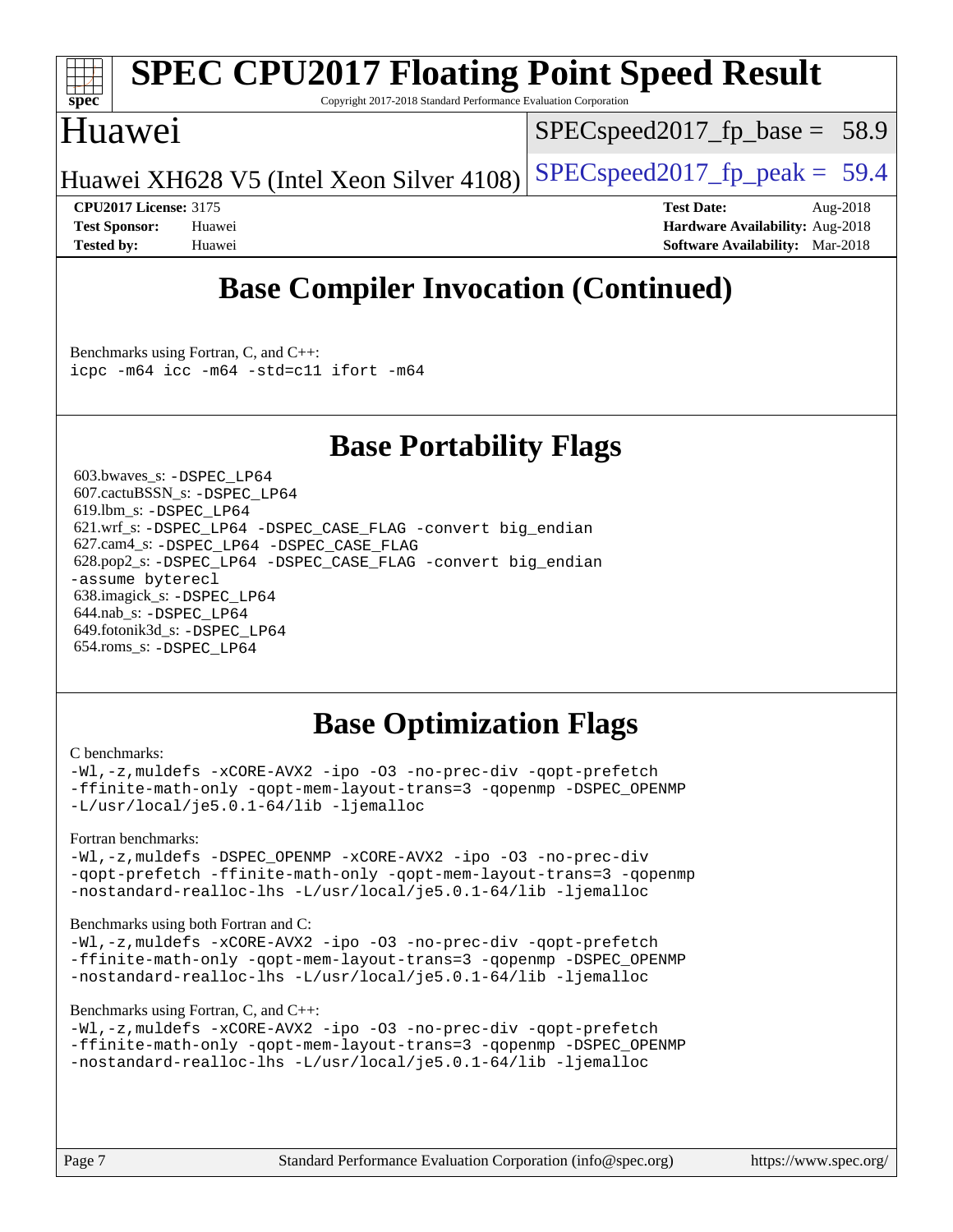#### **[spec](http://www.spec.org/) [SPEC CPU2017 Floating Point Speed Result](http://www.spec.org/auto/cpu2017/Docs/result-fields.html#SPECCPU2017FloatingPointSpeedResult)** Copyright 2017-2018 Standard Performance Evaluation Corporation Huawei Huawei XH628 V5 (Intel Xeon Silver  $4108$ ) [SPECspeed2017\\_fp\\_peak =](http://www.spec.org/auto/cpu2017/Docs/result-fields.html#SPECspeed2017fppeak) 59.4  $SPECspeed2017_fp\_base = 58.9$ **[CPU2017 License:](http://www.spec.org/auto/cpu2017/Docs/result-fields.html#CPU2017License)** 3175 **[Test Date:](http://www.spec.org/auto/cpu2017/Docs/result-fields.html#TestDate)** Aug-2018 **[Test Sponsor:](http://www.spec.org/auto/cpu2017/Docs/result-fields.html#TestSponsor)** Huawei **[Hardware Availability:](http://www.spec.org/auto/cpu2017/Docs/result-fields.html#HardwareAvailability)** Aug-2018

## **[Peak Compiler Invocation](http://www.spec.org/auto/cpu2017/Docs/result-fields.html#PeakCompilerInvocation)**

**[Tested by:](http://www.spec.org/auto/cpu2017/Docs/result-fields.html#Testedby)** Huawei **[Software Availability:](http://www.spec.org/auto/cpu2017/Docs/result-fields.html#SoftwareAvailability)** Mar-2018

[C benchmarks](http://www.spec.org/auto/cpu2017/Docs/result-fields.html#Cbenchmarks): [icc -m64 -std=c11](http://www.spec.org/cpu2017/results/res2018q4/cpu2017-20181008-09103.flags.html#user_CCpeak_intel_icc_64bit_c11_33ee0cdaae7deeeab2a9725423ba97205ce30f63b9926c2519791662299b76a0318f32ddfffdc46587804de3178b4f9328c46fa7c2b0cd779d7a61945c91cd35)

[Fortran benchmarks:](http://www.spec.org/auto/cpu2017/Docs/result-fields.html#Fortranbenchmarks) [ifort -m64](http://www.spec.org/cpu2017/results/res2018q4/cpu2017-20181008-09103.flags.html#user_FCpeak_intel_ifort_64bit_24f2bb282fbaeffd6157abe4f878425411749daecae9a33200eee2bee2fe76f3b89351d69a8130dd5949958ce389cf37ff59a95e7a40d588e8d3a57e0c3fd751)

[Benchmarks using both Fortran and C](http://www.spec.org/auto/cpu2017/Docs/result-fields.html#BenchmarksusingbothFortranandC): [ifort -m64](http://www.spec.org/cpu2017/results/res2018q4/cpu2017-20181008-09103.flags.html#user_CC_FCpeak_intel_ifort_64bit_24f2bb282fbaeffd6157abe4f878425411749daecae9a33200eee2bee2fe76f3b89351d69a8130dd5949958ce389cf37ff59a95e7a40d588e8d3a57e0c3fd751) [icc -m64 -std=c11](http://www.spec.org/cpu2017/results/res2018q4/cpu2017-20181008-09103.flags.html#user_CC_FCpeak_intel_icc_64bit_c11_33ee0cdaae7deeeab2a9725423ba97205ce30f63b9926c2519791662299b76a0318f32ddfffdc46587804de3178b4f9328c46fa7c2b0cd779d7a61945c91cd35)

[Benchmarks using Fortran, C, and C++](http://www.spec.org/auto/cpu2017/Docs/result-fields.html#BenchmarksusingFortranCandCXX): [icpc -m64](http://www.spec.org/cpu2017/results/res2018q4/cpu2017-20181008-09103.flags.html#user_CC_CXX_FCpeak_intel_icpc_64bit_4ecb2543ae3f1412ef961e0650ca070fec7b7afdcd6ed48761b84423119d1bf6bdf5cad15b44d48e7256388bc77273b966e5eb805aefd121eb22e9299b2ec9d9) [icc -m64 -std=c11](http://www.spec.org/cpu2017/results/res2018q4/cpu2017-20181008-09103.flags.html#user_CC_CXX_FCpeak_intel_icc_64bit_c11_33ee0cdaae7deeeab2a9725423ba97205ce30f63b9926c2519791662299b76a0318f32ddfffdc46587804de3178b4f9328c46fa7c2b0cd779d7a61945c91cd35) [ifort -m64](http://www.spec.org/cpu2017/results/res2018q4/cpu2017-20181008-09103.flags.html#user_CC_CXX_FCpeak_intel_ifort_64bit_24f2bb282fbaeffd6157abe4f878425411749daecae9a33200eee2bee2fe76f3b89351d69a8130dd5949958ce389cf37ff59a95e7a40d588e8d3a57e0c3fd751)

### **[Peak Portability Flags](http://www.spec.org/auto/cpu2017/Docs/result-fields.html#PeakPortabilityFlags)**

Same as Base Portability Flags

### **[Peak Optimization Flags](http://www.spec.org/auto/cpu2017/Docs/result-fields.html#PeakOptimizationFlags)**

[C benchmarks](http://www.spec.org/auto/cpu2017/Docs/result-fields.html#Cbenchmarks):

619.lbm\_s: basepeak = yes

```
 638.imagick_s: -xCORE-AVX2 -ipo -O3 -no-prec-div -qopt-prefetch
-ffinite-math-only -qopt-mem-layout-trans=3 -qopenmp
-DSPEC_OPENMP
```
 $644.nab$ <sub>S</sub>: basepeak = yes

[Fortran benchmarks](http://www.spec.org/auto/cpu2017/Docs/result-fields.html#Fortranbenchmarks):

```
 603.bwaves_s: -prof-gen(pass 1) -prof-use(pass 2) -DSPEC_SUPPRESS_OPENMP
-DSPEC_OPENMP -O2 -xCORE-AVX2 -qopt-prefetch -ipo -O3
-ffinite-math-only -no-prec-div -qopt-mem-layout-trans=3
-qopenmp -nostandard-realloc-lhs
```
649.fotonik3d\_s: basepeak = yes

```
 654.roms_s: -DSPEC_OPENMP -xCORE-AVX2 -ipo -O3 -no-prec-div
-qopt-prefetch -ffinite-math-only -qopt-mem-layout-trans=3
-qopenmp -nostandard-realloc-lhs
```
**(Continued on next page)**